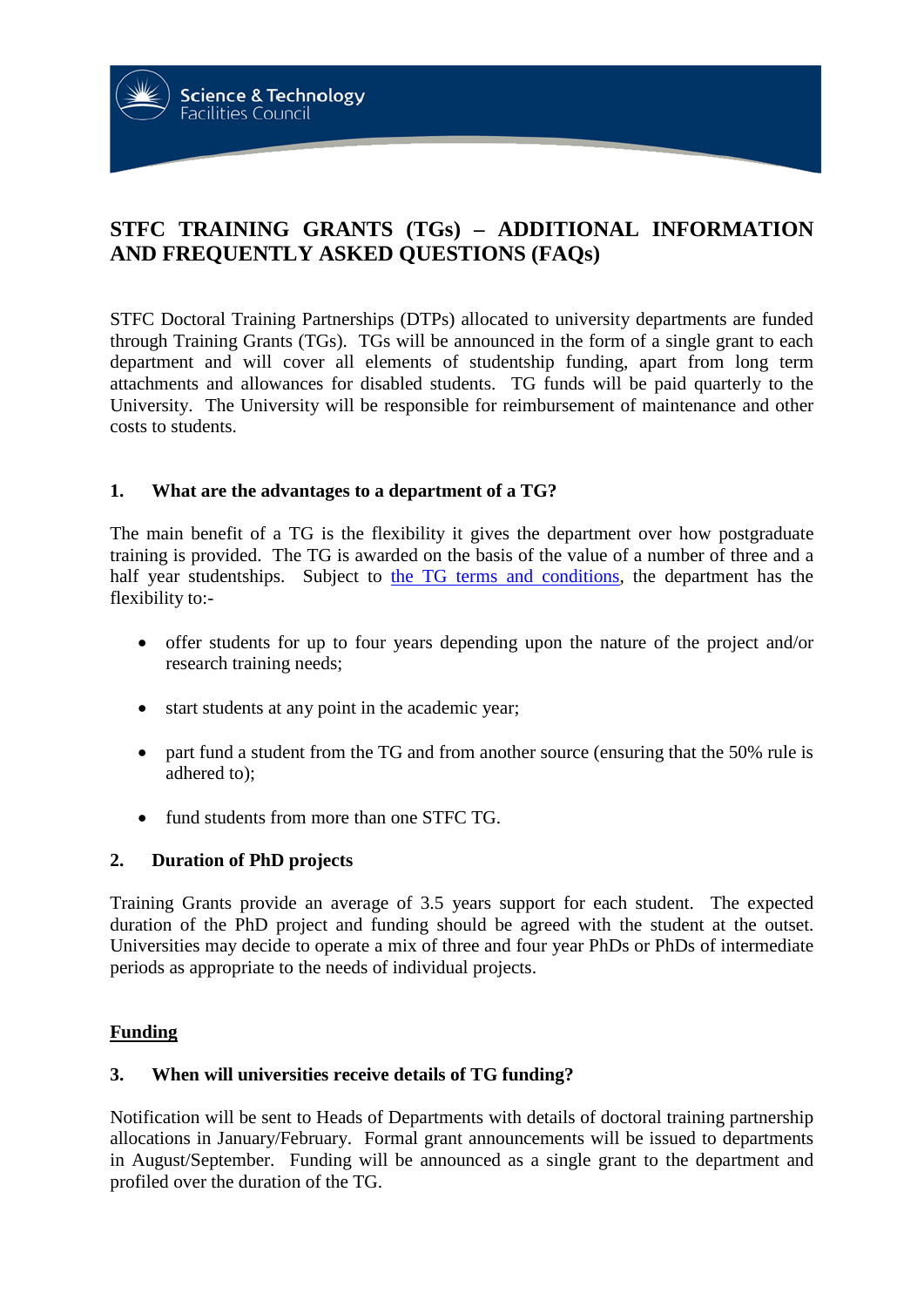# 4. **How will the value of the TG be calculated?**

TGs will be calculated on the basis of a student unit cost that will provide three and a half years of funding for each student. The funds will cover student maintenance, tuition fees, research training support grant, UK travel and fieldwork costs.

### **5. What are the national minimum maintenance rates?**

The minimum Research Council maintenance rate is £14,296 pa (outside London) for 2016/2017. Students eligible for maintenance must be in receipt of at least the Research Council minimum for the academic year in question, including where appropriate the current London supplement of £2k pa.

## **6. What period will the TG Cover?**

The period of the TG will be specified in the formal grant announcement letter.

## **7. Can departments use the funds in any way they choose?**

As with any Research Council grant, the funding is awarded subject to terms and conditions governing the use of funds. The [terms and conditions governing TGs](http://www.rcuk.ac.uk/funding/grantstcs/) have been agreed cross-Council and specify the formal minimum conditions for the correct use of the funding and the formal limits to the flexibility allowed by the TG. Further information can be found in the [RCUK Training Grant Guide.](http://www.rcuk.ac.uk/funding/grantstcs/)

## **8**. **Can a department fund a student who wants to start in September or earlier?**

Yes, however STFC will not start the grant earlier on this account, so such students will need to be paid out of other funds until 1 October.

### **9. Can part-time students be supported?**

Part-time studentships for those who wish to combine their research training with work or domestic responsibilities should be encouraged. It is expected that the period of study will reflect the percentage of time spent pursuing doctoral studies. For example, if full-time duration of the studentship is three years, a part-time student might expect support for up to six years. Part-time studentships should usually be awarded for no less than 50% of full-time, and on the understanding that the approved programme of research training can be carried out effectively.

# **10. Can a student be part-funded from the TG and part from another source?**

Yes – though there are limits to the part-funding arrangements; see question 11 for details.

## **11. Is there a minimum limit to the contribution which must be made from TG, when a student part-funded from a non-Research Council source?**

Yes. The TG allows for studentships to be part-funded from the TG, and part from another source though in all cases of part-funding, at least 50% of the total cost (where maintenance is awarded) over the lifetime of the studentship should be funded from the TG.

Where a student is eligible for a fees-only award, 100% of the fees should be met from the TG over the lifetime of the studentship. It is not permissible to provide small sums of funding from the TG to support, for example, a student funded primarily from another source.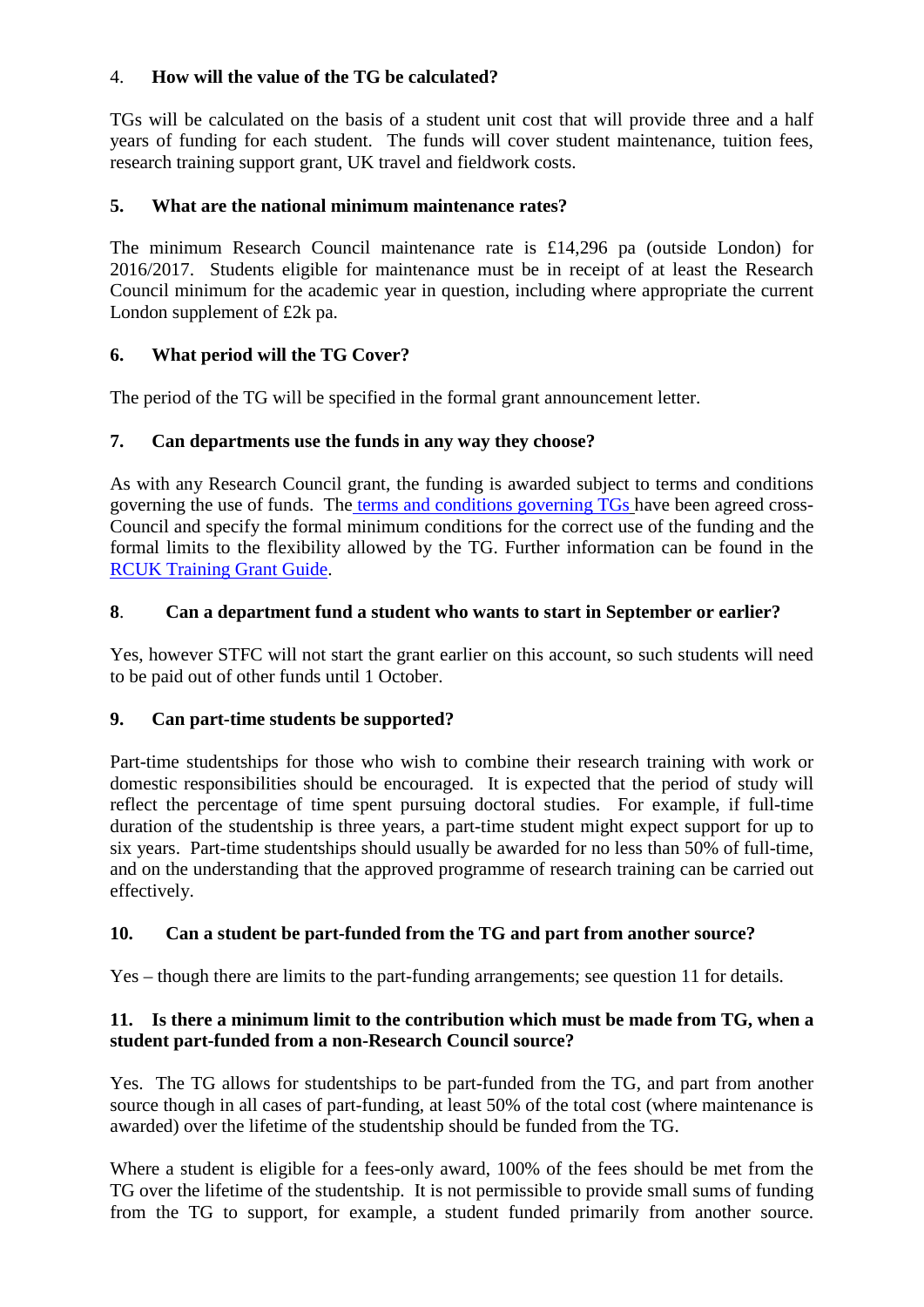Students who are funded from the TG must be funded according to these minimum levels, and will count on this basis as 'recognised' STFC students.

Recognition as an STFC student is important for the student as it means that the student is eligible for funding to attend STFC [sponsored summer schools](http://www.stfc.ac.uk/funding/education-training-and-careers-committee/stfc-support-for-short-courses-and-summer-schools/) and any other events organised specifically for STFC students.

## **12. Can a department part-fund a studentship from the TG of another Research Council?**

Yes – 50:50 funding from the TGs of different Research Councils is permitted, and the cross-Council's terms and conditions [\(TGC5 Use of Funds\)](http://www.rcuk.ac.uk/funding/grantstcs/) provide further details on this. The TG mechanism is particularly useful to facilitate studentships in interdisciplinary/cross Council areas. However, where a studentship is part-funded from the TG of another Research Council, the department holding the STFC TG must satisfy itself that sufficient research within the project is within STFC's remit to justify the collaborative arrangement.

## **13. Can a department part-fund a studentship from other STFC grants?**

Yes – a department can part fund a studentship from a consolidated grant or standard grants if it is considered an appropriate use of the grant funding.

# **14. Can the TG be used to give an extended period of funding to an existing studentship?**

Yes, the student's support may be extended at the Research Organisation's discretion to offset a period of genuine absence e.g. for maternity leave, shared parental leave, adoption leave, extended absences covered by a medical certificate, extended jury service, subject to finding the necessary funding from within the Research Organisation's TG. Requests for additional funding for such absences will be considered by STFC for those departments which hold a small allocation of students and funds. TG funding cannot be used to support an extended period of study for a student who has been funded for three years from a different source, as this would mean that less than 50% of the studentship would be funded by STFC. Where the period of support for a student extends beyond the end date of a TG, the balance of support can be provided by the next or subsequent TG or from another source.

### **15. Can TG funding be used to fund a writing-up period?**

No. The project should be designed and managed to allow for the writing up and submission of the thesis within the scope and agreed duration of the PhD. A department should not fund a student for three to four years of research work and then expect the student to have to write up in their own time.

### **16. What will happen if the department is awarded further studentships in future doctoral training partnership allocations?**

The intention is that departments will hold separate but overlapping TGs and draw on their funding simultaneously. The department will however be expected to account for funds drawn from each TG.

### **17. What happens if the student's period of support goes beyond the end of the grant?**

The balance of the funding may be met from a subsequent doctoral TG award or from another source. TGs are cash-limited and will not be supplemented or extended for this reason.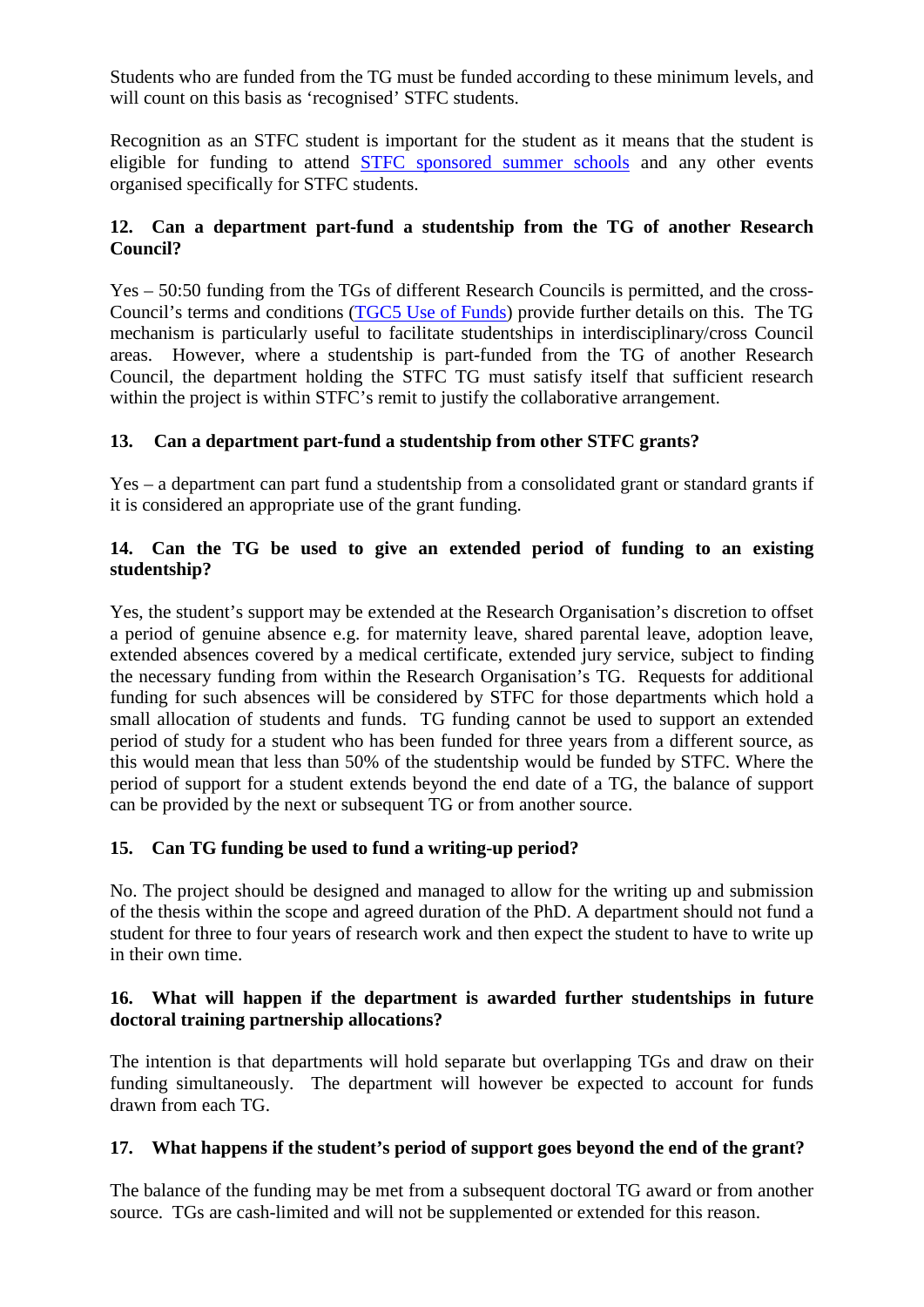# **18. Can funds not used in the first year of the TG be carried forward to a later year?**

Yes. Funds may be used at any time during the grant; however, any unspent funds remaining at the end of the TG will not be paid when the final expenditure statement is reconciled.

#### **19. Can departments replace students who leave early?**

Yes, if there are sufficient funds to support a replacement and the department can guarantee any funding required beyond the period of the current TG from another source.

#### **20. What happens if additional costs are incurred due to maternity, paternity, shared parental leave, adoptive leave or long term sick?**

The additional costs should normally be met from within the cash limit of the TG as set out in the common TG terms and conditions [\(TGC 6\)](http://www.rcuk.ac.uk/funding/grantstcs/). However, it is recognised that departments in receipt of training grants at the level of one or two studentships may not have the flexibility to use funds in this way. In these instances, STFC will consider a request for additional funding above the cash limit of the TG.

#### **21. If a student finishes earlier than their original studentship end date, when will TG funding cease?**

It is permissible for the award to continue until the end of the quarter in which the thesis is submitted but the award must be terminated from the end of that quarter..

### **22. Can TG funds be used beyond the end date of the grant?**

Funds cannot be used to meet the costs of an activity that will fall beyond the actual end date of the grant.

### **23. Are fees only students eligible for RTSG, conference and fieldwork monies?**

Yes

### **24. How will overseas fieldwork costs be met for students funded through TGs?**

Departments will receive a unit cost per student for overseas fieldwork and payments will be made quarterly withthe TG. The funds allocated will be notified at the time of announcement. There will be a separate approval process for Long Term Attachments. A Long Term Attachment (LTA) is a single visit of 120 days up to a maximum of 730 days. For students allocated for take up in the October, applications must be made by the following 31 March.

STFC will provide travel and medical insurance cover for students on LTA. Students on short fieldwork trips (less than 120 days) will need to have their travel and medical insurance covered by the Research Organisation. Further details can be found on our [Overseas](http://www.stfc.ac.uk/funding/studentships/overseas-fieldwork/)  [Fieldwork](http://www.stfc.ac.uk/funding/studentships/overseas-fieldwork/) web page,

### **Eligibility**

### **25. Are there restrictions on the areas of science to which studentships may be recruited?**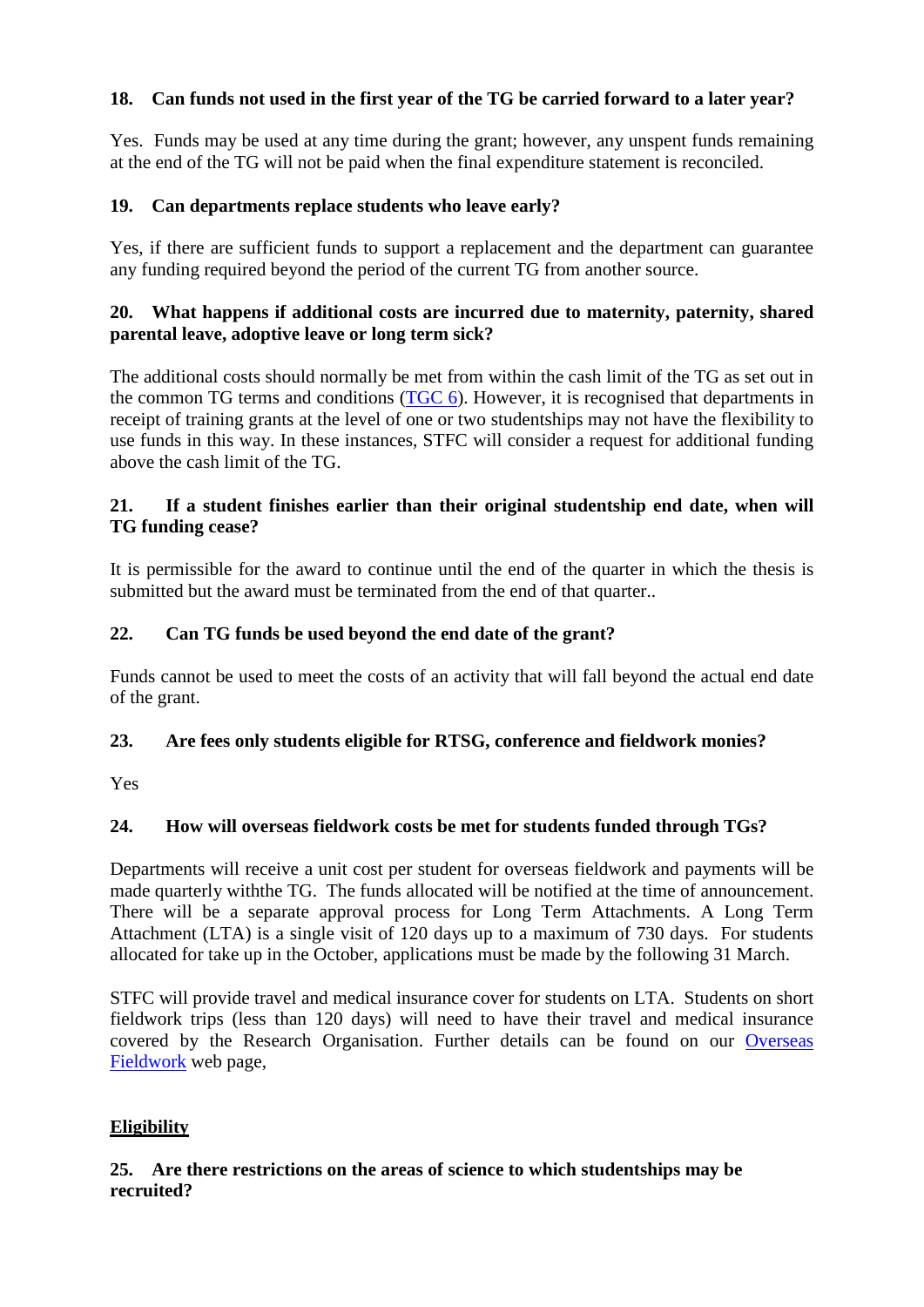TGs must be used to support postgraduate training within the remit of STFC's core programme in astronomy, particle physics and nuclear physics, and departments are encouraged to keep in mind STFC scientific priorities when developing PhD projects. Within this remit departments have flexibility to create studentships in the areas that they wish to support.

### **26. Who is responsible for recruitment of students and confirmation of awards to students?**

The University is responsible for the selection and confirmation of awards to students.

## **27. What eligibility requirements apply to students funded through TGs?**

Students funded from the TG are subject to eligibility conditions relating to residence and to academic qualifications. These rules can be found in the [RCUK terms and conditions](http://www.rcuk.ac.uk/funding/grantstcs/) . Heads of Department, prospective supervisors and potential students who require advice on eligibility should contact the RO Registrar's Office (or equivalent) at the RO hosting the studentship.

## **28. Are EU students eligible for TG funding?**

The rules relating to EU nationals are complex and for all EU nationals (whether UK or non-UK), eligibility rests on residence, not nationality.

Students with a relevant connection to an EU country other than the UK are eligible for fees only awards. All the fees must be paid from the TG of one Research Council.

EU students may be eligible for a full award that includes maintenance as well as fees if a relevant connection with UK can be established. A relevant connection may be established if an EU national has been resident in the UK throughout the three years preceding the start date of the course.

### **29. Are non-EU students eligible for funding from TGs?**

Students who do not have a relevant connection with an EU country will not be eligible for funding from a TG.

### **General**

### **30. What happens when a student moves to another department or university?**

STFC expects universities to come to an agreement about transferring resources. Essentially, the 'exporting' university should make an appropriate financial transfer to the new university to cover the balance of cost of the studentship award. STFC expects both university departments to place the interests of the student first in reaching decisions about the transfer of the student and associated funding.

#### **31. How will studentship funds for Industrial Collaborative Awards in Science and Engineering (Industrial CASE) studentships be paid?**

Separate TGs will be announced to departments where Industrial CASE studentships have been awarded. Industrial CASE awards will be subject to the common TG terms and conditions.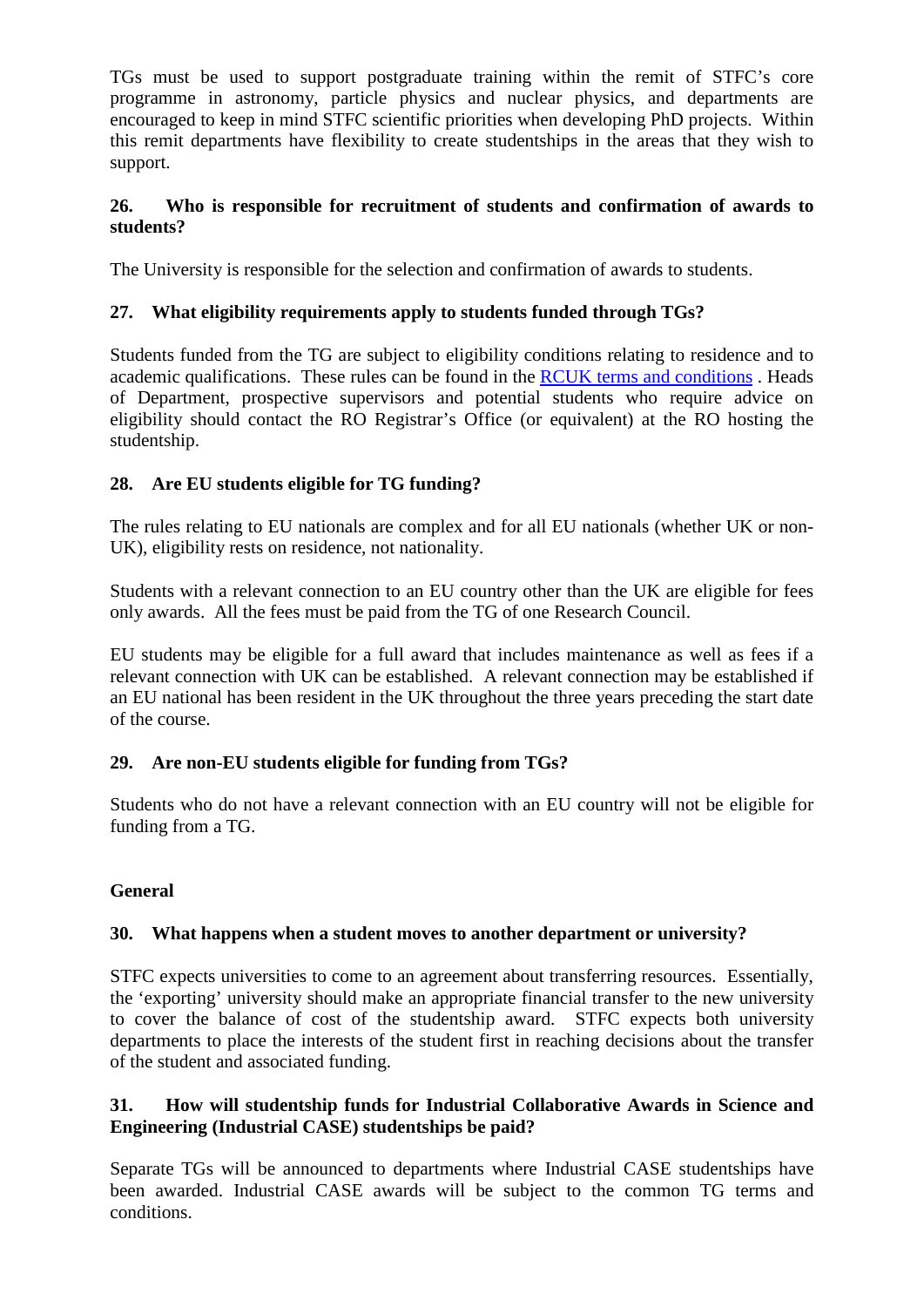### **32. What is overseas fieldwork?**

Overseas fieldwork is short term trips taken outside of the UK for observing, collaboration and workshops relevant to the student's PhD training.

### **33. Can a student change to a different studentship or change Research Council midterm?**

Yes, a student can change to a different studentship or change Research Council mid-term. The expected duration of the new PhD project and funding should be agreed at the outset. The maximum funding provided by STFC will be up to four years in total, so if for example, a student has already had 18 months of STFC funding, then they would have up to two and a half years of additional STFC funding available to them. This applies to funding from STFC training grants. If a student has received funding from another council, then they would still be able to receive up to four years of funding from STFC. The balance of support can be provided by the next or subsequent TG or from another source.

### **34. What happens if additional costs are incurred for Disabled Students' Allowances (DSA)?**

ROs will be able to claim back eligible costs for a student at the end of the academic year by submitting a completed DSA claim form to the RCs by  $31<sup>st</sup>$  October or, if the grant is in its final year, including costs in the Final Expenditure Statement. For further information see [RCUK DSA.](http://www.rcuk.ac.uk/skills/training/)

## **35. Can students spend time working outside their Research Organisation (RO)?**

There is flexibility for a student to spend part of their studentship at an appropriate facility or lab or other research institution.

# **Monitoring**

# **36. What submission period is required for TG studentships?**

The four year submission period applies to all students – including those funded for four years. Students who submit after this period will count against the department's four year submission rate.

### **37. How will STFC monitor the use of TG funding?**

The University is accountable to STFC for the use of all funds in a TG and should keep auditable records to ensure that this can be done. [The Research Councils' Funding Assurance](http://www.rcuk.ac.uk/about/aboutRCUK/aims/units/Assurance/)  [audit process](http://www.rcuk.ac.uk/about/aboutRCUK/aims/units/Assurance/) will seek to ensure that universities have proper processes in place for management of their TG funding.

### **38. How will STFC monitor the outcomes from training supported by TGs?**

The RCs receive information on research and training outcomes via [Researchfish,](http://www.rcuk.ac.uk/research/researchoutcomes/help/) the Research Councils' harmonised research outcomes collection system. All RC-funded PhD students should provide information on research outcomes via Researchfish. ROs should ensure that appropriate support, training and guidance is provided to students and their supervisors. While no sanctions are currently intended for students who do not provide